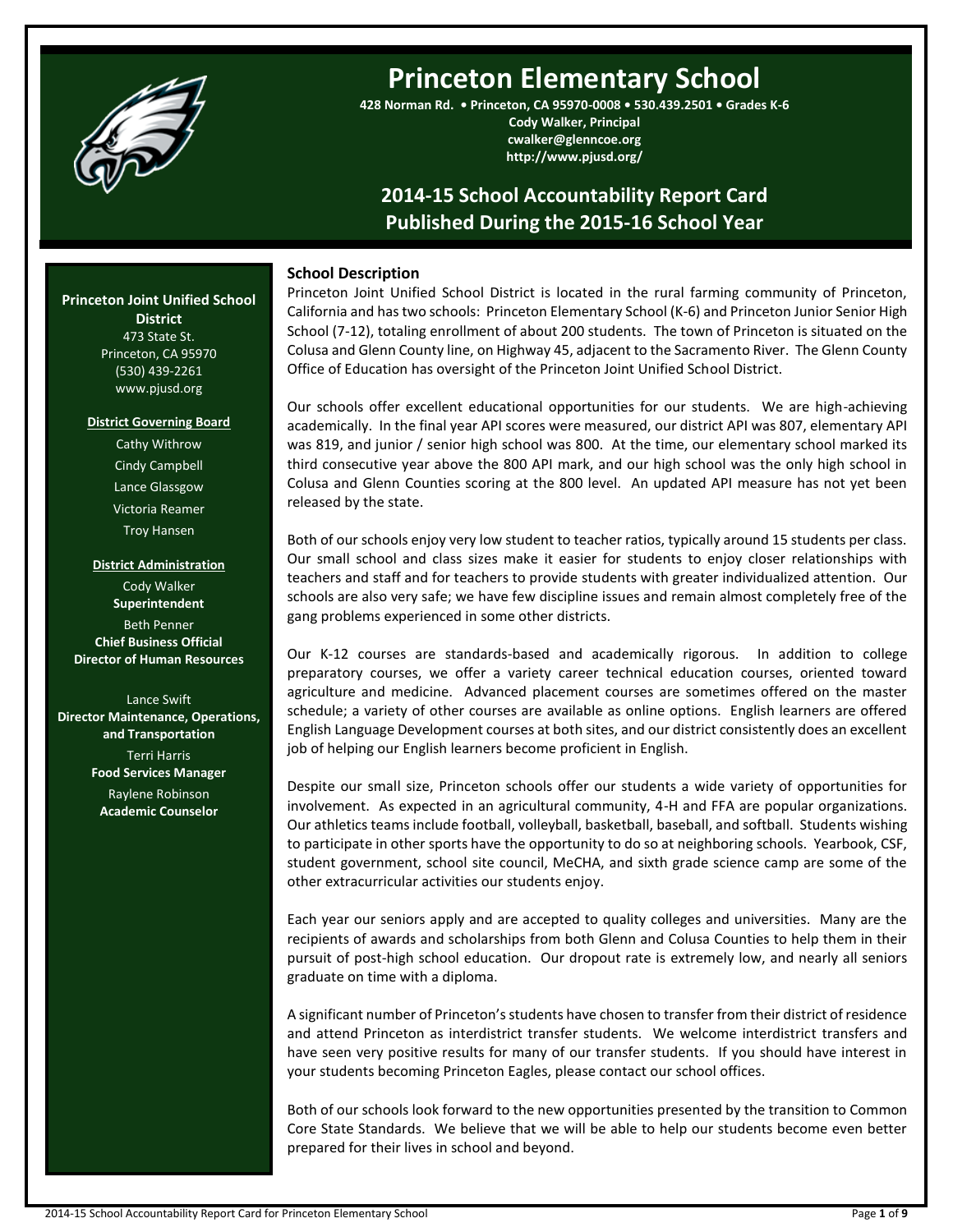# Mission Statement

To provide our students with the academic, social and emotional skills needed of pre-adolescent children so that they may be better prepared to meet the challenges of middle school, high school and beyond.

#### **About the SARC**

By February 1 of each year, every school in California is required by state law to publish a School Accountability Report Card (SARC). The SARC contains information about the condition and performance of each California public school. Under the Local Control Funding Formula (LCFF) all local educational agencies (LEAs) are required to prepare a Local Control Accountability Plan (LCAP), which describes how they intend to meet annual school-specific goals for all pupils, with specific activities to address state and local priorities. Additionally, data reported in an LCAP is to be consistent with data reported in the SARC.

- For more information about SARC requirements, see the California Department of Education (CDE) SARC Web page at http://www.cde.ca.gov/ta/ac/sa/.
- For more information about the LCFF or LCAP, see the CDE LCFF Web page at http://www.cde.ca.gov/fg/aa/lc/.
- For additional information about the school, parents/guardians and community members should contact the school at 530.439.2501 or the district office.

| 2014-15 Student Enrollment by Grade Level |                           |  |  |  |  |
|-------------------------------------------|---------------------------|--|--|--|--|
| <b>Grade Level</b>                        | <b>Number of Students</b> |  |  |  |  |
| Kindergarten                              | 3                         |  |  |  |  |
| Grade 1                                   | 12                        |  |  |  |  |
| Grade 2                                   | 5                         |  |  |  |  |
| Grade 3                                   | 13                        |  |  |  |  |
| Grade 4                                   | 13                        |  |  |  |  |
| Grade 5                                   | 12                        |  |  |  |  |
| Grade 6<br>9                              |                           |  |  |  |  |
| <b>Total Enrollment</b>                   | 6                         |  |  |  |  |

| 2014-15 Student Enrollment by Group         |         |  |  |  |  |  |
|---------------------------------------------|---------|--|--|--|--|--|
| <b>Percent of Total Enrollment</b><br>Group |         |  |  |  |  |  |
| American Indian or Alaska Native            | $1.5\,$ |  |  |  |  |  |
| <b>Hispanic or Latino</b>                   | 55.2    |  |  |  |  |  |
| White                                       | 43.3    |  |  |  |  |  |
| Socioeconomically Disadvantaged             | 67.2    |  |  |  |  |  |
| <b>English Learners</b>                     | 28.4    |  |  |  |  |  |
| <b>Students with Disabilities</b>           | 4.5     |  |  |  |  |  |

# **A. Conditions of Learning**

#### **State Priority: Basic**

The SARC provides the following information relevant to the Basic State Priority (Priority 1):

- Degree to which teachers are appropriately assigned and fully credentialed in the subject area and for the pupils they are teaching;
- Pupils have access to standards-aligned instructional materials; and
- School facilities are maintained in good repair.

| <b>Teacher Credentials</b>                         |           |       |           |  |  |  |  |
|----------------------------------------------------|-----------|-------|-----------|--|--|--|--|
| <b>Princeton Elementary School</b>                 | $13 - 14$ | 14-15 | $15 - 16$ |  |  |  |  |
| <b>With Full Credential</b>                        | 7         | 6     | 5         |  |  |  |  |
| <b>Without Full Credential</b>                     | U         | O     | 0         |  |  |  |  |
| <b>Teaching Outside Subject Area of Competence</b> | U         | n     | 0         |  |  |  |  |
| <b>Princeton Joint Unified School District</b>     | 13-14     | 14-15 | $15 - 16$ |  |  |  |  |
| <b>With Full Credential</b>                        |           |       | 12        |  |  |  |  |
| <b>Without Full Credential</b>                     |           |       | 1         |  |  |  |  |
| <b>Teaching Outside Subject Area of Competence</b> |           |       |           |  |  |  |  |

| <b>Teacher Misassignments and Vacant Teacher Positions at this School</b> |  |  |  |  |  |  |  |
|---------------------------------------------------------------------------|--|--|--|--|--|--|--|
| <b>Princeton Elementary School</b><br>13-14<br>$15 - 16$<br>14-15         |  |  |  |  |  |  |  |
| <b>Teachers of English Learners</b>                                       |  |  |  |  |  |  |  |
| <b>Total Teacher Misassignments</b>                                       |  |  |  |  |  |  |  |
| <b>Vacant Teacher Positions</b>                                           |  |  |  |  |  |  |  |

"Misassignments" refers to the number of positions filled by teachers who lack legal authorization to teach that grade level, subject area, student group, etc. Total Teacher Misassignments includes the number of Misassignments of Teachers of English Learners.

# **Core Academic Classes Taught by Highly Qualified Teachers**

| 2014-15 Percent of Classes In Core Academic Subjects<br><b>Core Academic Classes Taught by Highly Qualified Teachers</b>                       |       |      |  |  |  |  |  |
|------------------------------------------------------------------------------------------------------------------------------------------------|-------|------|--|--|--|--|--|
| <b>Not Taught by Highly</b><br><b>Taught by Highly</b><br><b>Location of Classes</b><br><b>Qualified Teachers</b><br><b>Qualified Teachers</b> |       |      |  |  |  |  |  |
| This School                                                                                                                                    | 100.0 | 0.0  |  |  |  |  |  |
| <b>Districtwide</b>                                                                                                                            |       |      |  |  |  |  |  |
| <b>All Schools</b>                                                                                                                             | 81.4  | 18.6 |  |  |  |  |  |
| <b>High-Poverty Schools</b>                                                                                                                    | 81.4  | 18.6 |  |  |  |  |  |
| <b>Low-Poverty Schools</b>                                                                                                                     | 0.0   | 0.0  |  |  |  |  |  |

High-poverty schools are defined as those schools with student eligibility of approximately 40 percent or more in the free and reduced price meals program. Low-poverty schools are those with student eligibility of approximately 39 percent or less in the free and reduced price meals program.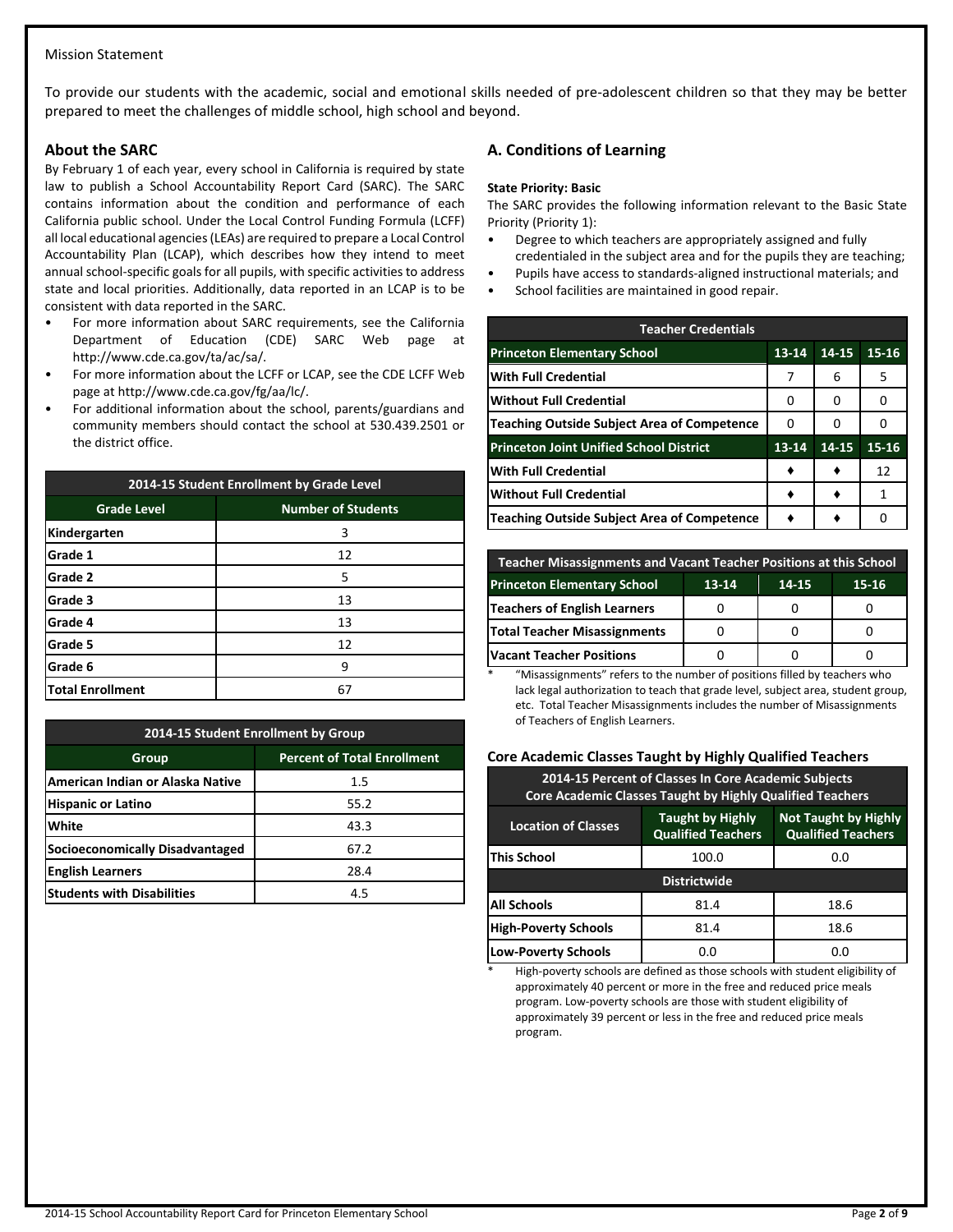# **Quality, Currency, Availability of Textbooks and Instructional Materials (School Year 2015-16)**

| <b>Textbooks and Instructional Materials</b><br>Year and month in which data were collected: April 22, 2010 |                                                                                                                                                          |     |  |  |  |  |  |
|-------------------------------------------------------------------------------------------------------------|----------------------------------------------------------------------------------------------------------------------------------------------------------|-----|--|--|--|--|--|
| <b>Core Curriculum Area</b>                                                                                 | <b>Textbooks and Instructional Materials/Year of Adoption</b>                                                                                            |     |  |  |  |  |  |
| <b>Reading/Language Arts</b>                                                                                | California Treasures K-8<br>The textbooks listed are from most recent adoption:<br>Yes<br>0%<br>Percent of students lacking their own assigned textbook: |     |  |  |  |  |  |
| <b>Mathematics</b>                                                                                          | Harcourt Math K-6<br>Pre-Algebra 6th - 8th                                                                                                               |     |  |  |  |  |  |
|                                                                                                             | The textbooks listed are from most recent adoption:                                                                                                      | No  |  |  |  |  |  |
|                                                                                                             | Percent of students lacking their own assigned textbook:                                                                                                 | 0%  |  |  |  |  |  |
| Science                                                                                                     | <b>Holt Science</b>                                                                                                                                      |     |  |  |  |  |  |
|                                                                                                             | The textbooks listed are from most recent adoption:                                                                                                      | No  |  |  |  |  |  |
|                                                                                                             | Percent of students lacking their own assigned textbook:                                                                                                 | 0%  |  |  |  |  |  |
| <b>History-Social Science</b>                                                                               | California Reflections K-6                                                                                                                               |     |  |  |  |  |  |
|                                                                                                             | The textbooks listed are from most recent adoption:                                                                                                      | No  |  |  |  |  |  |
|                                                                                                             | Percent of students lacking their own assigned textbook:                                                                                                 | 0%  |  |  |  |  |  |
| <b>Health</b>                                                                                               | Wonders                                                                                                                                                  |     |  |  |  |  |  |
|                                                                                                             | The textbooks listed are from most recent adoption:                                                                                                      | No. |  |  |  |  |  |
|                                                                                                             | Percent of students lacking their own assigned textbook:                                                                                                 | 0%  |  |  |  |  |  |

# **School Facility Conditions and Planned Improvements (Most Recent Year)**

The District takes great efforts to ensure that all schools are clean, safe, and functional through proper facilities maintenance and campus supervision. Ongoing maintenance and campus improvements ensure facilities remain up to date and provide adequate space for students and staff. District maintenance and site custodial staff ensures that the repairs necessary to keep the school in good condition are completed in a timely manner. A work order process is used by school and district staff to communicate non-routine maintenance requests. Every morning before school begins the custodian inspects facilities for safety hazards or other conditions that need attention prior to students and staff entering school grounds. One custodian is assigned to Princeton Elementary.

The custodians are responsible for: Groundskeeping Restrooms Cafeteria Cleanup/Setup Office Area Cleaning

Restrooms are checked throughout the day for cleanliness and subsequently cleaned as needed. The Director of Maintenance and Operations communicates daily with the Superintendent and custodial staff concerning maintenance and school safety issues.

The district Director of Maintenance & Operations does an annual inspection of all sites in accordance with Education Code §17592.72(c) (1). The inspection tool is on file and available for review at the district office.

| <b>School Facility Good Repair Status (Most Recent Year)</b><br>Year and month in which data were collected: 12/29/15 |      |                      |      |                                |  |  |
|-----------------------------------------------------------------------------------------------------------------------|------|----------------------|------|--------------------------------|--|--|
|                                                                                                                       |      | <b>Repair Status</b> |      | <b>Repair Needed and</b>       |  |  |
| <b>System Inspected</b>                                                                                               | Good | Fair                 | Poor | <b>Action Taken or Planned</b> |  |  |
| Systems:<br>Gas Leaks, Mechanical/HVAC, Sewer                                                                         | x    |                      |      |                                |  |  |
| Interior:<br><b>Interior Surfaces</b>                                                                                 |      | X                    |      |                                |  |  |
| <b>Cleanliness:</b><br>Overall Cleanliness, Pest/Vermin Infestation                                                   | X    |                      |      |                                |  |  |
| Electrical:<br>Electrical                                                                                             | X    |                      |      |                                |  |  |
| <b>Restrooms/Fountains:</b><br>Restrooms, Sinks/ Fountains                                                            | X    |                      |      |                                |  |  |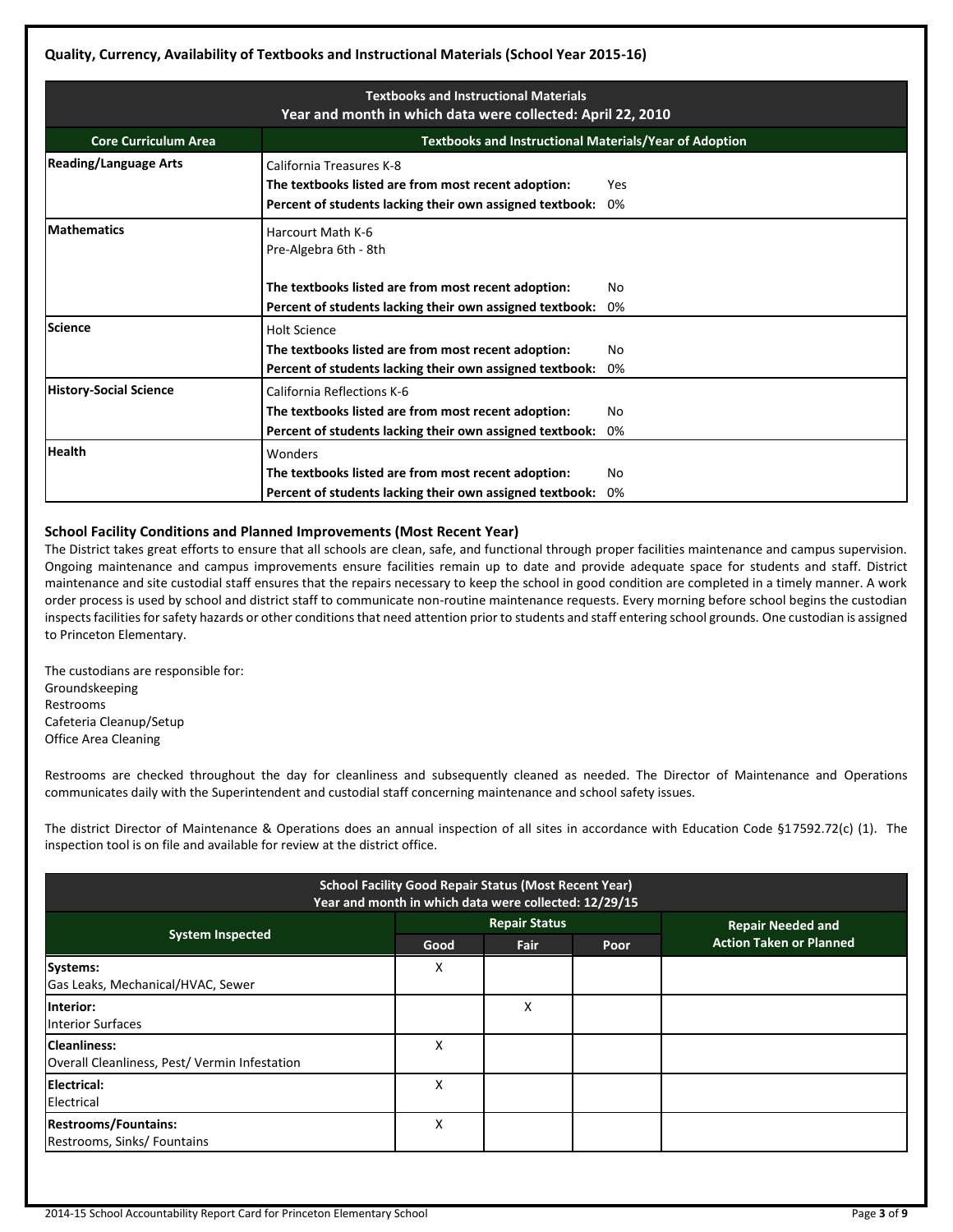| <b>School Facility Good Repair Status (Most Recent Year)</b><br>Year and month in which data were collected: 12/29/15 |                  |      |                      |      |                                |  |
|-----------------------------------------------------------------------------------------------------------------------|------------------|------|----------------------|------|--------------------------------|--|
|                                                                                                                       |                  |      | <b>Repair Status</b> |      | <b>Repair Needed and</b>       |  |
| <b>System Inspected</b>                                                                                               | Good             |      | <b>Fair</b>          | Poor | <b>Action Taken or Planned</b> |  |
| Safety:<br>Fire Safety, Hazardous Materials                                                                           | x                |      |                      |      |                                |  |
| Structural:<br>Structural Damage, Roofs                                                                               |                  |      | X                    |      |                                |  |
| External:<br>Playground/School Grounds, Windows/Doors/Gates/Fences                                                    | X                |      |                      |      |                                |  |
| <b>Overall Rating</b>                                                                                                 | <b>Exemplary</b> | Good | Fair                 | Poor |                                |  |
|                                                                                                                       |                  | X    |                      |      |                                |  |

# **B. Pupil Outcomes**

#### **State Priority: Pupil Achievement**

The SARC provides the following information relevant to the State priority: Pupil Achievement (Priority 4):

- Statewide assessments (i.e., California Assessment of Student Performance and Progress [CAASPP], Science California Standards Tests); and
- The percentage of pupils who have successfully completed courses that satisfy the requirements for entrance to the University of California and the California State University, or career technical education sequences or programs of study

|  | 2014-15 CAASPP Results for All Students |  |
|--|-----------------------------------------|--|
|--|-----------------------------------------|--|

| <b>Subject</b> | Percent of Students Meeting or Exceeding the State Standards<br>$(grades 3-8 and 11)$ |                 |              |  |  |  |  |
|----------------|---------------------------------------------------------------------------------------|-----------------|--------------|--|--|--|--|
|                | <b>School</b>                                                                         | <b>District</b> | <b>State</b> |  |  |  |  |
| iela           | 38                                                                                    | 32              | 44           |  |  |  |  |
| <b>Math</b>    | 51                                                                                    | 33              | 33           |  |  |  |  |

Percentages are not calculated when the number of students tested is ten or less, either because the number of students in this category is too small for statistical accuracy or to protect student privacy.

| <b>CAASPP Results for All Students - Three-Year Comparison</b> |                                                                                                     |  |  |  |                                                       |  |           |    |    |
|----------------------------------------------------------------|-----------------------------------------------------------------------------------------------------|--|--|--|-------------------------------------------------------|--|-----------|----|----|
|                                                                | Percent of Students Scoring at Proficient or Advanced<br>(meeting or exceeding the state standards) |  |  |  |                                                       |  |           |    |    |
| <b>Subject</b>                                                 | <b>District</b><br><b>School</b><br><b>State</b>                                                    |  |  |  |                                                       |  |           |    |    |
|                                                                |                                                                                                     |  |  |  | 12-13 13-14 14-15 12-13 13-14 14-15 12-13 13-14 14-15 |  |           |    |    |
| Science 23 - 16 58 55                                          |                                                                                                     |  |  |  |                                                       |  | $60$   59 | 60 | 56 |

\* Results are for grades 5, 8, and 10. Scores are not shown when the number of students tested is ten or less, either because the number of students in this category is too small for statistical accuracy or to protect student privacy.

| Grade | 2014-15 Percent of Students Meeting Fitness Standards |        |        |  |  |  |  |
|-------|-------------------------------------------------------|--------|--------|--|--|--|--|
| Level | 4 of 6                                                | 5 of 6 | 6 of 6 |  |  |  |  |
|       | 16.70                                                 | 33.30  | 8.30   |  |  |  |  |

Percentages are not calculated when the number of students tested is ten or less, either because the number of students in this category is too small for statistical accuracy or to protect student privacy.

| 2014-15 CAASPP Results by Student Group |                                                                        |  |  |  |  |  |
|-----------------------------------------|------------------------------------------------------------------------|--|--|--|--|--|
| Group                                   | <b>Percent of Students Scoring at</b><br><b>Proficient or Advanced</b> |  |  |  |  |  |
|                                         | Science (grades 5, 8, and 10)                                          |  |  |  |  |  |
| All Students in the LEA                 | 60                                                                     |  |  |  |  |  |
| <b>All Student at the School</b>        | 16                                                                     |  |  |  |  |  |
| Male                                    |                                                                        |  |  |  |  |  |
| Female                                  |                                                                        |  |  |  |  |  |
| <b>Hispanic or Latino</b>               |                                                                        |  |  |  |  |  |
| White                                   |                                                                        |  |  |  |  |  |
| <b>English Learners</b>                 |                                                                        |  |  |  |  |  |
| <b>Students with Disabilities</b>       |                                                                        |  |  |  |  |  |
| <b>Foster Youth</b>                     |                                                                        |  |  |  |  |  |

Scores are not shown when the number of students tested is ten or less, either because the number of students in this category is too small for statistical accuracy or to protect student privacy.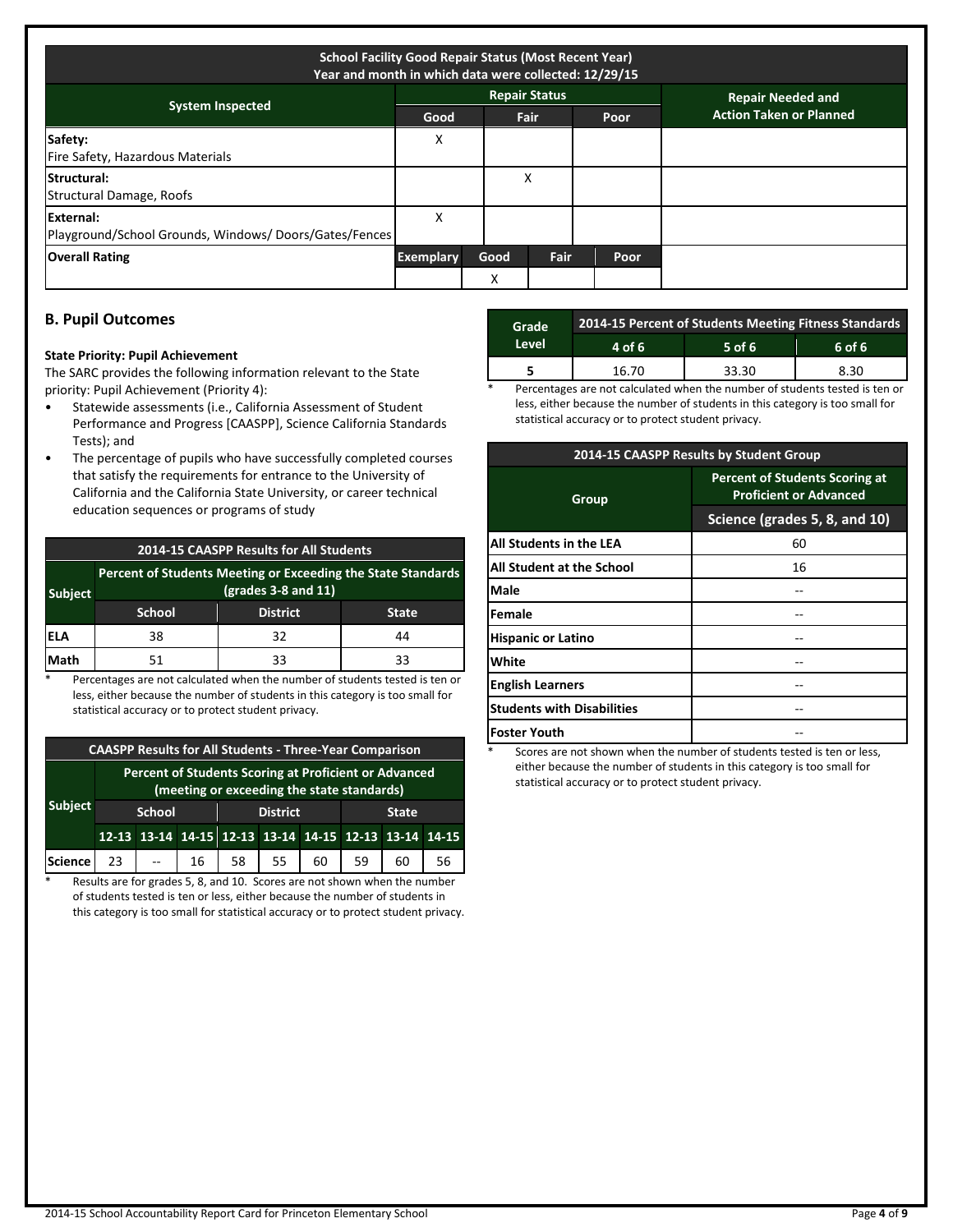|                                        |                         |                 | Number of Students | <b>Percent of Students</b> |                                   |                                      |                          |                                                     |  |
|----------------------------------------|-------------------------|-----------------|--------------------|----------------------------|-----------------------------------|--------------------------------------|--------------------------|-----------------------------------------------------|--|
| <b>Student Group</b>                   | Grade                   | <b>Enrolled</b> | <b>Tested</b>      | <b>Tested</b>              | <b>Standard</b><br><b>Not Met</b> | <b>Standard</b><br><b>Nearly Met</b> | <b>Standard</b><br>Met   | <b>Standard</b><br><b>Exceeded</b>                  |  |
| <b>All Students</b>                    | 3                       | 13              | 13                 | 100.0                      | 31                                | 31                                   | 31                       | $\bf 8$                                             |  |
|                                        | 4                       | 12              | 12                 | 100.0                      | $17\,$                            | 50                                   | 8                        | 25                                                  |  |
|                                        | 5                       | 12              | 12                 | 100.0                      | 33                                | 25                                   | 25                       | 8                                                   |  |
|                                        | 6                       | $10\,$          | $10\,$             | 100.0                      | Ξ.                                | $\overline{\phantom{a}}$             | Ξ.                       | $\overline{\phantom{a}}$                            |  |
| Male                                   | 3                       | 13              | 9                  | 69.2                       | --                                | --                                   |                          | $\overline{\phantom{m}}$                            |  |
|                                        | 4                       | 12              | 9                  | 75.0                       |                                   |                                      |                          | --                                                  |  |
|                                        | 5                       | 12              | $\,8\,$            | 66.7                       |                                   |                                      |                          |                                                     |  |
|                                        | 6                       | 10              | 5                  | 50.0                       | --                                | --                                   | --                       | $\hspace{0.05cm} -\hspace{0.05cm} -\hspace{0.05cm}$ |  |
| Female                                 | 3                       | 13              | 4                  | 30.8                       |                                   | $-$                                  |                          | $\overline{\phantom{a}}$                            |  |
|                                        | 4                       | 12              | 3                  | 25.0                       | --                                |                                      |                          | $\overline{\phantom{a}}$                            |  |
|                                        | 5                       | 12              | 4                  | 33.3                       |                                   | $-$                                  |                          | $\overline{\phantom{a}}$                            |  |
|                                        | 6                       | 10              | 5                  | $50.0\,$                   | $- -$                             | $-$                                  | $-$                      | $\overline{\phantom{a}}$                            |  |
| <b>Hispanic or Latino</b>              | 3                       | 13              | 8                  | 61.5                       | $-$                               | $-$                                  | $-$                      | $\overline{\phantom{a}}$                            |  |
|                                        | 4                       | 12              | $\boldsymbol{7}$   | 58.3                       | --                                | $-$                                  |                          | $\overline{\phantom{a}}$                            |  |
|                                        | 5                       | 12              | 8                  | 66.7                       | $-$                               | $-$                                  | $-$                      | $\overline{\phantom{a}}$                            |  |
|                                        | 6                       | 10              | $\boldsymbol{6}$   | 60.0                       | $\overline{\phantom{a}}$          | $\overline{\phantom{a}}$             | $- -$                    | $\overline{\phantom{a}}$                            |  |
| White                                  | 3                       | 13              | 5                  | 38.5                       | --                                | --                                   | --                       | $\hspace{0.05cm} -\hspace{0.05cm} -\hspace{0.05cm}$ |  |
|                                        | 4                       | 12              | 5                  | 41.7                       | --                                | --                                   |                          | $\overline{\phantom{m}}$                            |  |
|                                        | 5                       | 12              | 4                  | 33.3                       | --                                | --                                   |                          | $\hspace{0.05cm} -\hspace{0.05cm} -\hspace{0.05cm}$ |  |
|                                        | 6                       | $10\,$          | 4                  | 40.0                       | $\overline{\phantom{a}}$          | --                                   | $-$                      | $\overline{\phantom{a}}$                            |  |
| <b>Socioeconomically Disadvantaged</b> | 3                       | $13\,$          | 8                  | 61.5                       |                                   |                                      |                          |                                                     |  |
|                                        | 4                       | $12\,$          | 5                  | 41.7                       |                                   |                                      |                          | $-$                                                 |  |
|                                        | 5                       | $12\,$          | 9                  | $75.0\,$                   |                                   |                                      |                          | $\hspace{0.05cm}$ – $\hspace{0.05cm}$               |  |
|                                        | 6                       | $10\,$          | $\overline{7}$     | 70.0                       | $\overline{\phantom{a}}$          | --                                   | --                       | $\overline{\phantom{a}}$                            |  |
| <b>English Learners</b>                | 3                       | 13              | $\mathsf S$        | 38.5                       | $- -$                             |                                      |                          | $\overline{\phantom{a}}$                            |  |
|                                        | $\boldsymbol{4}$        | $12\,$          | $\mathbf{1}$       | 8.3                        |                                   |                                      |                          | $\overline{\phantom{m}}$                            |  |
|                                        | 5                       | $12\,$          | 7                  | 58.3                       |                                   |                                      |                          | $\hspace{0.05cm} -\hspace{0.05cm} -\hspace{0.05cm}$ |  |
| <b>Students with Disabilities</b>      |                         |                 |                    |                            |                                   |                                      |                          |                                                     |  |
|                                        | $\overline{\mathbf{3}}$ | $13\,$          | $\mathbf{1}$       | 7.7                        | $-$                               |                                      |                          | $\hspace{0.05cm} -\hspace{0.05cm} -\hspace{0.05cm}$ |  |
|                                        | 4                       | $12\,$          | $\mathbf 1$        | 8.3                        | $\overline{\phantom{a}}$          | $\overline{\phantom{a}}$             | $\overline{\phantom{a}}$ | $\overline{\phantom{a}}$                            |  |
| <b>Foster Youth</b>                    | 3                       |                 |                    |                            |                                   |                                      |                          |                                                     |  |
|                                        | 4                       |                 |                    | --                         |                                   | --                                   |                          | $\hspace{0.05cm} -\hspace{0.05cm} -\hspace{0.05cm}$ |  |
|                                        | $\overline{\mathbf{5}}$ |                 |                    |                            |                                   |                                      |                          |                                                     |  |
|                                        | 6                       |                 |                    | --                         |                                   | --                                   | --                       | $\overline{\phantom{a}}$                            |  |

Double dashes (--) appear in the table when the number of students is ten or less, either because the number of students in this category is too small for statistical accuracy or to protect student privacy. The number of students tested includes students that did not receive a score; however, the number of students tested is not the number that was used to calculate the achievement level percentages. The achievement level percentages are calculated using students with scores.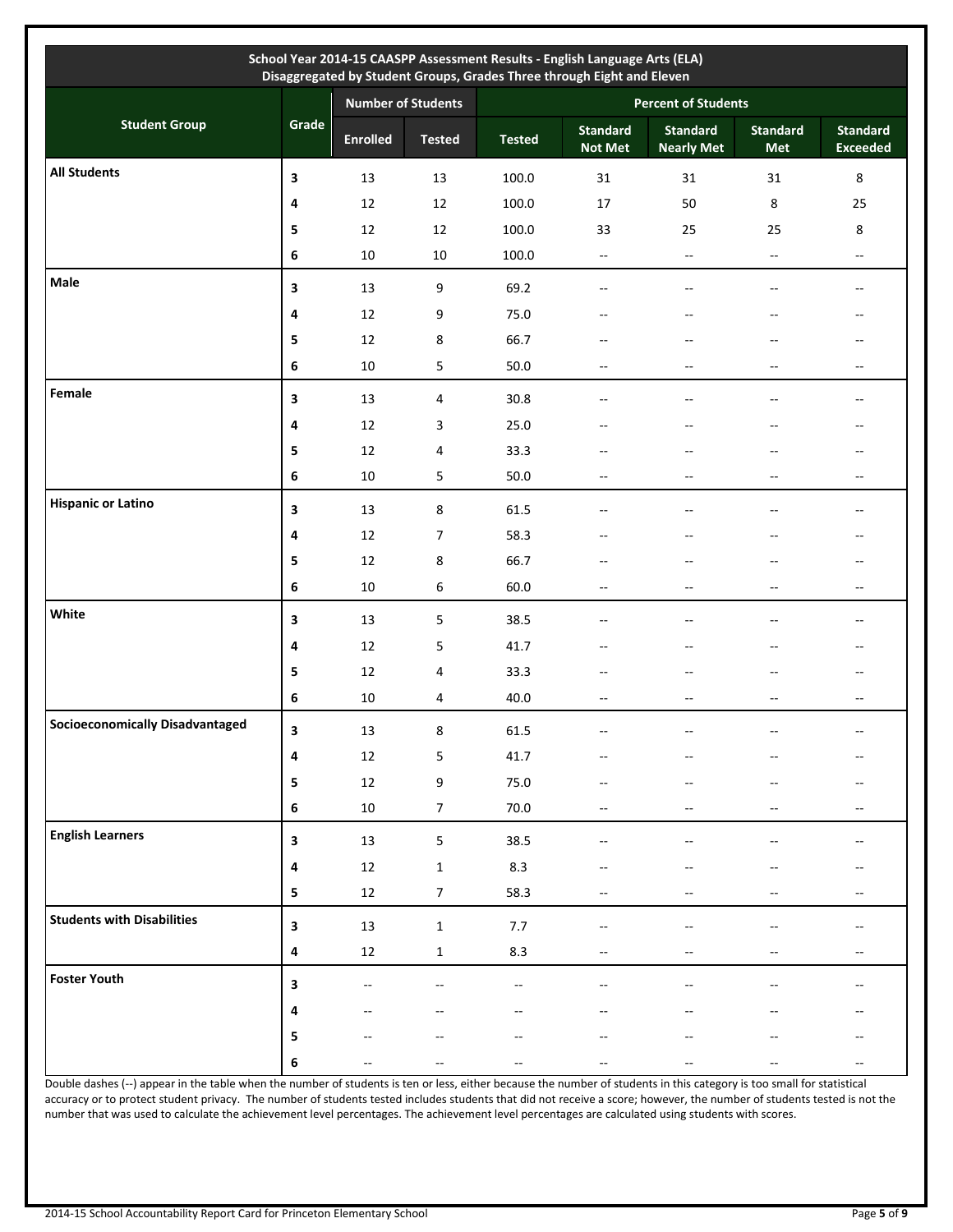|                                        |                         | <b>Number of Students</b> |                  | <b>Percent of Students</b> |                                   |                                      |                               |                                                     |  |
|----------------------------------------|-------------------------|---------------------------|------------------|----------------------------|-----------------------------------|--------------------------------------|-------------------------------|-----------------------------------------------------|--|
| <b>Student Group</b>                   | Grade                   | <b>Enrolled</b>           | <b>Tested</b>    | <b>Tested</b>              | <b>Standard</b><br><b>Not Met</b> | <b>Standard</b><br><b>Nearly Met</b> | <b>Standard</b><br><b>Met</b> | <b>Standard</b><br><b>Exceeded</b>                  |  |
| <b>All Students</b>                    | 3                       | 13                        | 13               | 100.0                      | 15                                | 23                                   | 54                            | $\,8\,$                                             |  |
|                                        | 4                       | 12                        | 12               | 100.0                      | 42                                | 25                                   | 25                            | 8                                                   |  |
|                                        | 5                       | 12                        | 12               | 100.0                      | 33                                | 25                                   | 17                            | 25                                                  |  |
|                                        | 6                       | $10\,$                    | $10\,$           | 100.0                      | $\overline{\phantom{a}}$          | $\overline{\phantom{a}}$             | $\overline{\phantom{a}}$      | $\overline{\phantom{a}}$                            |  |
| Male                                   | 3                       | 13                        | 9                | 69.2                       | $\overline{\phantom{a}}$          | $\overline{\phantom{a}}$             | $-$                           | $\overline{\phantom{a}}$                            |  |
|                                        | 4                       | 12                        | 9                | 75.0                       | --                                | $\overline{\phantom{a}}$             | --                            | $\overline{\phantom{a}}$                            |  |
|                                        | 5                       | 12                        | 8                | 66.7                       |                                   |                                      |                               | $\overline{\phantom{a}}$                            |  |
|                                        | 6                       | $10\,$                    | 5                | 50.0                       | --                                | $\overline{a}$                       | $-$                           | $\overline{\phantom{a}}$                            |  |
| Female                                 | 3                       | 13                        | 4                | 30.8                       | --                                | --                                   |                               | $\hspace{0.05cm}$                                   |  |
|                                        | 4                       | 12                        | 3                | 25.0                       | --                                | $-$                                  | $-$                           | $\overline{\phantom{a}}$                            |  |
|                                        | 5                       | 12                        | 4                | 33.3                       |                                   | --                                   |                               | $-$                                                 |  |
|                                        | 6                       | 10                        | 5                | 50.0                       | $- -$                             | $-$                                  | $-$                           | $\overline{\phantom{a}}$                            |  |
| <b>Hispanic or Latino</b>              | 3                       | 13                        | 8                | 61.5                       |                                   | --                                   |                               | $-\,$                                               |  |
|                                        | 4                       | 12                        | 7                | 58.3                       |                                   |                                      |                               | --                                                  |  |
|                                        | 5                       | 12                        | 8                | 66.7                       | --                                | --                                   |                               | $\hspace{0.05cm}$                                   |  |
|                                        | 6                       | $10\,$                    | 6                | 60.0                       | $\overline{\phantom{a}}$          | $\overline{\phantom{a}}$             | $\overline{\phantom{a}}$      | $\overline{\phantom{a}}$                            |  |
| White                                  | 3                       | 13                        | 5                | 38.5                       |                                   | $-$                                  |                               | $\overline{\phantom{a}}$                            |  |
|                                        | 4                       | 12                        | 5                | 41.7                       | --                                | --                                   |                               | $\overline{\phantom{a}}$                            |  |
|                                        | 5                       | 12                        | 4                | 33.3                       | $-$                               | --                                   | $-$                           | $\hspace{0.05cm}$                                   |  |
|                                        | 6                       | $10\,$                    | 4                | 40.0                       | --                                | --                                   | --                            | $\overline{\phantom{a}}$                            |  |
| <b>Socioeconomically Disadvantaged</b> | 3                       | $13\,$                    | 8                | 61.5                       |                                   |                                      |                               |                                                     |  |
|                                        | $\pmb{4}$               | $12\,$                    | 5                | 41.7                       | --                                | $-$                                  |                               | $-\,$                                               |  |
|                                        | ${\sf s}$               | $12\,$                    | $\boldsymbol{9}$ | 75.0                       |                                   |                                      |                               | $\hspace{0.05cm}$                                   |  |
|                                        | 6                       | $10\,$                    | $\boldsymbol{7}$ | 70.0                       | $\overline{\phantom{a}}$          | $- -$                                | --                            | $\hspace{0.05cm} -\hspace{0.05cm} -\hspace{0.05cm}$ |  |
| <b>English Learners</b>                | $\overline{\mathbf{3}}$ | $13\,$                    | $\sqrt{5}$       | 38.5                       | $\overline{\phantom{a}}$          | $\overline{\phantom{a}}$             |                               | $\overline{\phantom{a}}$                            |  |
|                                        | $\pmb{4}$               | 12                        | $\mathbf 1$      | 8.3                        | $- -$                             | $-$                                  |                               | $\hspace{0.05cm} -\hspace{0.05cm} -\hspace{0.05cm}$ |  |
|                                        | 5                       | $12\,$                    | $\overline{7}$   | 58.3                       | --                                | --                                   | --                            | $\overline{\phantom{a}}$                            |  |
| <b>Students with Disabilities</b>      | 3                       | $13\,$                    | $\mathbf 1$      | 7.7                        | $- -$                             | --                                   |                               | $-\,$                                               |  |
|                                        | $\pmb{4}$               | $12\,$                    | $\mathbf 1$      | 8.3                        | $\overline{\phantom{a}}$          | $\overline{\phantom{a}}$             | --                            | $\overline{\phantom{m}}$                            |  |
| <b>Foster Youth</b>                    | 3                       |                           | ۵.               | 44                         | $-$                               |                                      |                               | $\overline{\phantom{a}}$                            |  |
|                                        | $\pmb{4}$               |                           |                  |                            |                                   |                                      |                               |                                                     |  |
|                                        | ${\bf 5}$               |                           |                  |                            |                                   |                                      |                               |                                                     |  |
|                                        | 6                       |                           |                  |                            |                                   |                                      |                               |                                                     |  |

Double dashes (--) appear in the table when the number of students is ten or less, either because the number of students in this category is too small for statistical accuracy or to protect student privacy. The number of students tested includes students that did not receive a score; however, the number of students tested is not the number that was used to calculate the achievement level percentages. The achievement level percentages are calculated using students with scores.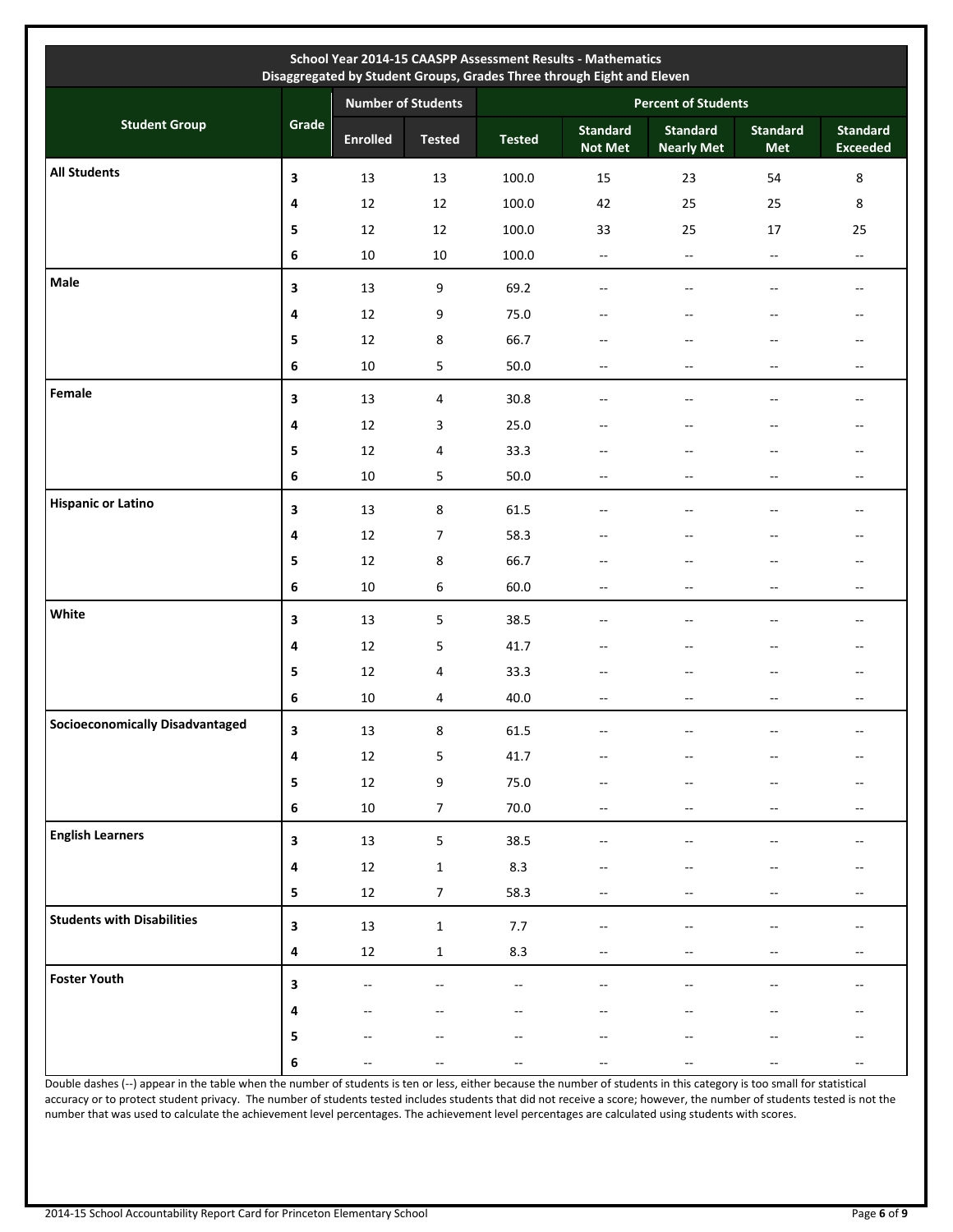# **C. Engagement**

# **State Priority: Parental Involvement**

The SARC provides the following information relevant to the Parental Involvement State Priority (Priority 3):

• Efforts the school district makes to seek parent input in making decisions for the school district and each schoolsite.

# **Opportunities for Parental Involvement**

Parents are encouraged to become involved in the school by volunteering in the classroom, participating in a decision-making group, or simply attending school events. Parents can stay informed on upcoming events and school activities through the school web site, the school marquee, and flyers. Contact the school secretaries at (530) 439-2501 for more information on how to become involved in your child's school.

Opportunities to be Involved:

School Site Council Classroom Helper Chaperone Fundraising Committees Focus Groups Winter Program Fall Pumpkin Carnival Migrant Parent Advisory Committee School Activities Back to School Night Open House Class Community Project Activities Field trips

#### **State Priority: School Climate**

The SARC provides the following information relevant to the School Climate State Priority (Priority 6):

Pupil suspension rates, pupil expulsion rates; and other local measures on the sense of safety.

#### **School Safety Plan**

The School Safety Plan is reviewed, updated, and discussed with school faculty annually. The plan establishes and defines procedures/guidelines for the safe and orderly response to earthquakes, fires, floods, intruders, and other emergency disasters. It outlines the protocol for teachers and staff, including the use of telephone trees. The Safety Plan also contains the numbers for each agency that should be contacted in the event of an emergency. To prepare our students and staff for potential disasters and in according law, all schools in the Princeton Joint Unified School District routinely participate in simulated emergency preparedness drills. Each year, there are safety checks by the state Fire Marshall as well as by our insurance carrier. The District is mandated to correct any safety deficiencies. We do all we can to ensure the safety of our students, staff, and community at large. To ensure safety on campus, teachers and administrators monitor appropriate behavior. To ensure that all people are authorized to be on school property all visitors must sign in when entering the campus. Our student discipline handbook is updated annually and shared with each student at the beginning of each school year. This helps to ensure that all students are aware of behavior expectations and consequences; a copy is mailed home to all parents/guardians. The District offers first aid training each year.

For more information about how parents can receive more information, or to view the School Safety Plan, contact the District Office at 530-439-2261.

| <b>Suspensions and Expulsions</b> |         |         |         |  |  |  |
|-----------------------------------|---------|---------|---------|--|--|--|
| <b>School</b>                     | 2012-13 | 2013-14 | 2014-15 |  |  |  |
| <b>Suspensions Rate</b>           | 4.21    | 1.14    | 0.00    |  |  |  |
| <b>Expulsions Rate</b>            | 0.00    | 0.00    | 0.00    |  |  |  |
| <b>District</b>                   | 2012-13 | 2013-14 | 2014-15 |  |  |  |
| <b>Suspensions Rate</b>           | 4.95    | 3.47    | 0.96    |  |  |  |
| <b>Expulsions Rate</b>            | 0.90    | 0.00    | 0.00    |  |  |  |
| <b>State</b>                      | 2012-13 | 2013-14 | 2014-15 |  |  |  |
| <b>Suspensions Rate</b>           | 5.07    | 4.36    | 3.80    |  |  |  |
| <b>Expulsions Rate</b>            | 0.13    | 0.10    | 0.09    |  |  |  |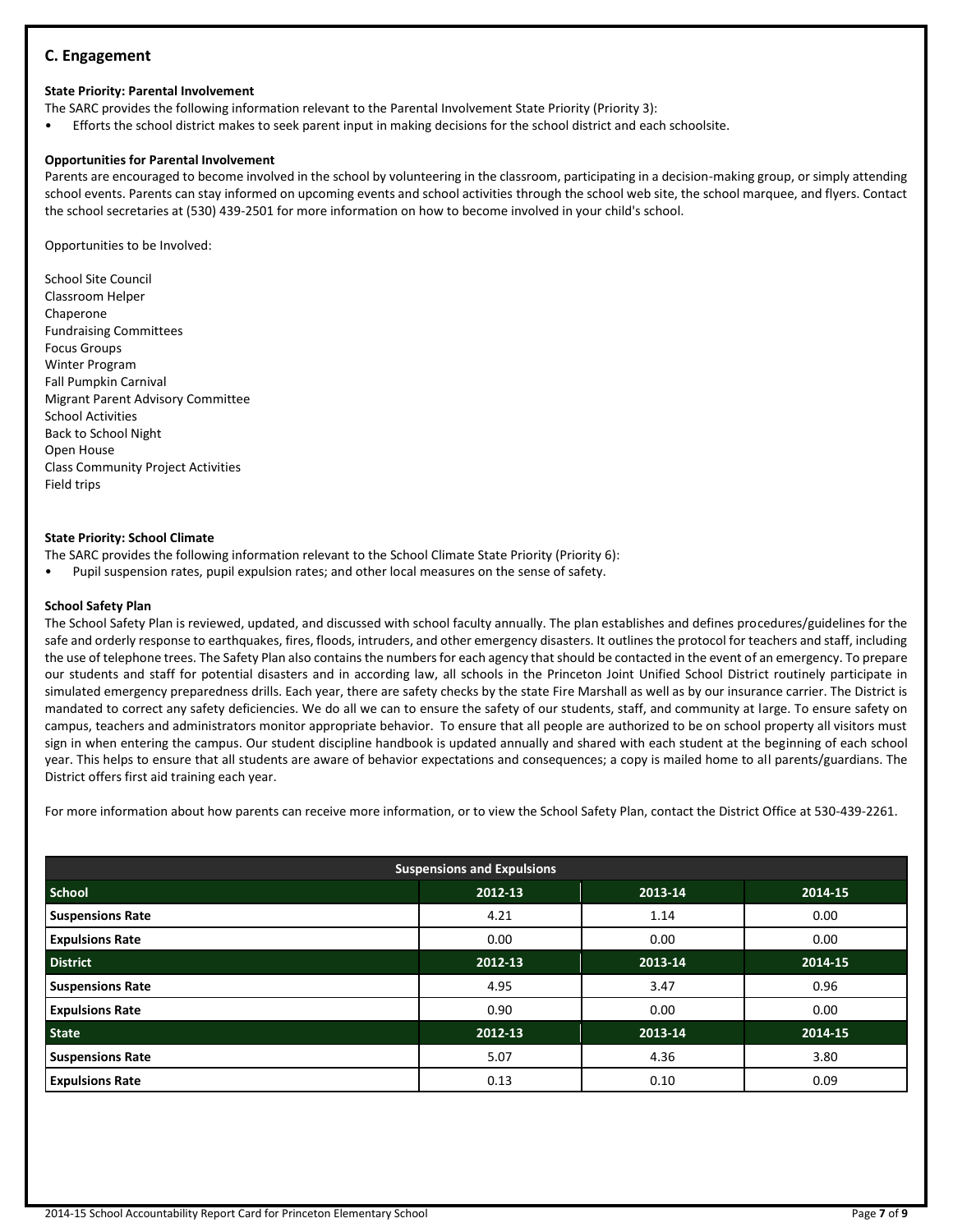# **D. Other SARC Information**

The information in this section is required to be in the SARC but is not included in the state priorities for LCFF.

| 2014-15 Adequate Yearly Progress Overall and by Criteria |                    |                 |              |  |  |  |  |  |
|----------------------------------------------------------|--------------------|-----------------|--------------|--|--|--|--|--|
| <b>AYP Criteria</b>                                      | <b>School</b>      | <b>District</b> | <b>State</b> |  |  |  |  |  |
| <b>English Language Arts</b>                             |                    |                 |              |  |  |  |  |  |
| <b>Met Participation Rate</b>                            | Yes                | Yes             | Yes          |  |  |  |  |  |
| <b>Met Percent Proficient</b>                            | N/A                | N/A             | N/A          |  |  |  |  |  |
|                                                          | <b>Mathematics</b> |                 |              |  |  |  |  |  |
| <b>Met Participation Rate</b>                            | Yes                | Yes             | Yes          |  |  |  |  |  |
| <b>Met Percent Proficient</b>                            | N/A                | N/A             | N/A          |  |  |  |  |  |
| Made AYP Overall                                         | Yes                | Yes             | Yes          |  |  |  |  |  |
| <b>Met Attendance Rate</b>                               | Yes                | Yes             | Yes          |  |  |  |  |  |
| <b>Met Graduation Rate</b>                               | N/A                | N/A             | Yes          |  |  |  |  |  |

| 2015-16 Federal Intervention Program                      |           |  |  |  |  |  |
|-----------------------------------------------------------|-----------|--|--|--|--|--|
| <b>District</b><br><b>Indicator</b><br><b>School</b>      |           |  |  |  |  |  |
| <b>Program Improvement Status</b>                         | Not In PI |  |  |  |  |  |
| <b>First Year of Program Improvement</b>                  |           |  |  |  |  |  |
| Year in Program Improvement                               |           |  |  |  |  |  |
| <b>Number of Schools Currently in Program Improvement</b> |           |  |  |  |  |  |
| Percent of Schools Currently in Program Improvement       | .C        |  |  |  |  |  |
|                                                           |           |  |  |  |  |  |

| <b>Average Class Size and Class Size Distribution (Elementary)</b> |         |         |         |                              |                        |   |                                                                         |  |   |       |  |  |
|--------------------------------------------------------------------|---------|---------|---------|------------------------------|------------------------|---|-------------------------------------------------------------------------|--|---|-------|--|--|
| <b>Average Class Size</b>                                          |         |         |         | <b>Number of Classrooms*</b> |                        |   |                                                                         |  |   |       |  |  |
|                                                                    |         |         |         | $1 - 20$                     |                        |   | 21-32                                                                   |  |   | $33+$ |  |  |
| Grade                                                              | 2012-13 | 2013-14 | 2014-15 |                              |                        |   | 2012-13 2013-14 2014-15 2012-13 2013-14 2014-15 2012-13 2013-14 2014-15 |  |   |       |  |  |
| К                                                                  | 6       | 18      | 3       |                              | 1                      |   |                                                                         |  |   |       |  |  |
|                                                                    | 14      |         |         |                              |                        |   |                                                                         |  |   |       |  |  |
|                                                                    |         | 15      | 17      |                              | 1                      |   |                                                                         |  |   |       |  |  |
| з                                                                  | 23      |         | 13      |                              |                        | 1 | 1                                                                       |  |   |       |  |  |
| 4                                                                  |         | 14      | 13      |                              | 1                      |   |                                                                         |  |   |       |  |  |
|                                                                    | 19      | 19      |         |                              | 1                      |   |                                                                         |  |   |       |  |  |
| 6                                                                  | 24      | 20      | 21      |                              | $\mathbf{\mathcal{L}}$ |   |                                                                         |  | ٠ |       |  |  |

| <b>Academic Counselors and Other Support Staff at this School</b> |     |  |  |  |  |
|-------------------------------------------------------------------|-----|--|--|--|--|
| <b>Number of Full-Time Equivalent (FTE)</b>                       |     |  |  |  |  |
| <b>Academic Counselor</b>                                         | .25 |  |  |  |  |
| <b>Counselor (Social/Behavioral or Career Development)</b>        |     |  |  |  |  |
| Library Media Teacher (Librarian)                                 |     |  |  |  |  |
| Library Media Services Staff (Paraprofessional)                   | .5  |  |  |  |  |
| Psychologist                                                      |     |  |  |  |  |
| <b>Social Worker</b>                                              |     |  |  |  |  |
| <b>Nurse</b>                                                      |     |  |  |  |  |
| Speech/Language/Hearing Specialist                                |     |  |  |  |  |
| <b>Resource Specialist</b>                                        |     |  |  |  |  |
| Other                                                             |     |  |  |  |  |
| <b>Average Number of Students per Staff Member</b>                |     |  |  |  |  |
| <b>Academic Counselor</b>                                         | 336 |  |  |  |  |

One Full Time Equivalent (FTE) equals one staff member working full time; one FTE could also represent two staff members who each work 50 percent of full time.

#### **Professional Development provided for Teachers**

Training and curriculum development activities at Princeton Elementary have focused on the California State Content Standards and Frameworks; they are now shifting to a focus on Common Core Standards and Next Generation Science Standards. Professional development activities support adoption of new curriculum, language arts and math curricula, and alignment of curriculum to content standards. Decisions concerning selection of staff development activities are performed by the principal using tools such as teacher input, state assessment results and data analysis to determine the areas in which additional teacher training may enhance classroom instruction and increase student achievement levels. Princeton Elementary continues to offer three (3) paid in-service days annually for staff development. These days are focused on the improvement of student achievement and the development of safe schools. The district also offers ongoing support to new teachers through BTSA (Beginning Teacher Assessment and Support), and all teachers are highly encouraged to attend professional workshops and conferences to hone their skills. The district also devotes up to six (6) minimum days that are for collaboration purposes and/or staff development. Classified support staff receives job-related training from department supervisors and the Glenn County Office of Education. Classified employees are also encouraged to seek outside staff development opportunities to enhance job proficiency.